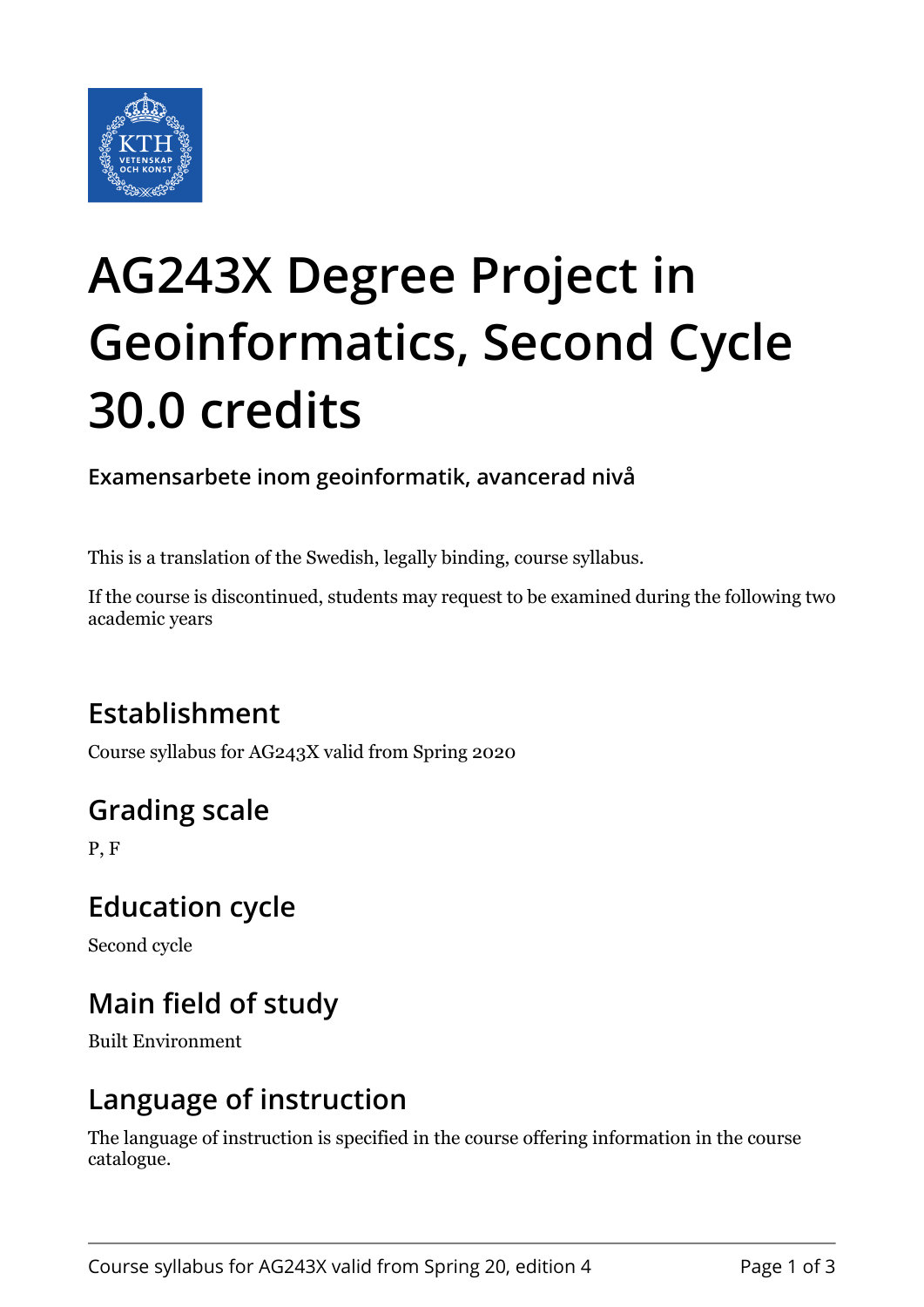## **Intended learning outcomes**

After a completed degree project, the student should be able to

- 1. show knowledge of the disciplinary foundation of the chosen subject area and best practice, an advanced understanding of current research and development work and advanced knowledge of methods.
- 2. demonstrate the ability to search for, collect and integrate knowledge in a comprehensive, critical, and systematic way and to identify his or her needs for further knowledge.
- 3. demonstrate the ability to identify, analyse, assess and handle complex phenomena, issues and situations, even with limited information.
- 4. demonstrate the ability to plan, and with adequate methods, carry out high-quality assignments within given time frames, as well as to evaluate this work.
- 5. demonstrate the ability to develop and evaluate products, processes, systems, methods or technical solutions, taking into consideration people's abilities and needs, and society's goals for economic, social and ecological sustainable development.
- 6. demonstrate orally and in writing the ability to, in dialogue with different groups, clearly account for and discuss his or her conclusions, including the knowledge and arguments that are the basis of such conclusions.
- 7. demonstrate the ability to exercise judgement, considering the relevant scientific, social and ethical aspects.
- 8. demonstrate the skills required to participate in research and development work or to independently work in other advanced contexts.

#### **Course contents**

The degree project should constitute a part of a specialisation within main field of study civil engineering and urban management at the second-cycle level to satisfy the requirements for the degree. This implies that the degree project should normally be carried out within Geoinformatics.

# **Disposition**

The course is designed as a delineated research project.

The course structure may include, among other things, literature studies, problem formulation, collection and compilation of data and analysis.

The degree project should be presented at a seminar. The degree project should be written and presented in Swedish or English. A summary should be included in both languages.

The Master thesis will be checked for plagiarism.

#### **Specific prerequisites**